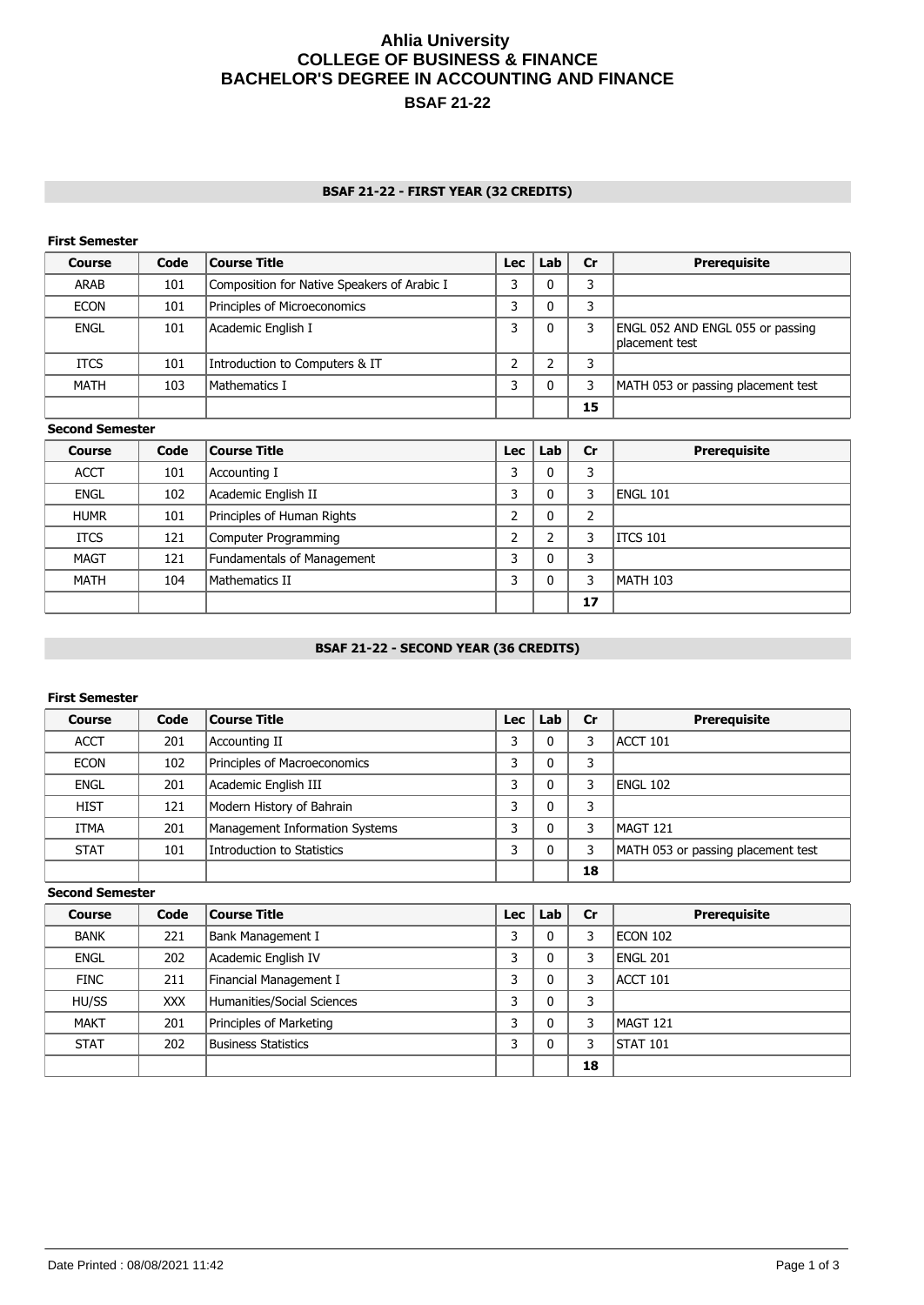# **Ahlia University COLLEGE OF BUSINESS & FINANCE BACHELOR'S DEGREE IN ACCOUNTING AND FINANCE BSAF 21-22**

## **BSAF 21-22 - THIRD YEAR (36 CREDITS)**

## **First Semester**

| <b>Course</b> | Code | <b>Course Title</b>       | Lec    | Lab | Cr | <b>Prerequisite</b>                               |
|---------------|------|---------------------------|--------|-----|----|---------------------------------------------------|
| <b>ACCT</b>   | 301  | Managerial Accounting     |        |     | 3  | ACCT 201                                          |
| <b>ACCT</b>   | 311  | Intermediate Accounting I |        |     | 3  | ACCT 201                                          |
| <b>BANK</b>   | 302  | Money & Banking           | כ<br>a |     | 3  | IECON 102                                         |
| <b>ECON</b>   | 301  | <b>Business Law</b>       | a      |     |    | LAW 101 OR Completion of at least 66<br>l credits |
| <b>FINC</b>   | 312  | Financial Management II   |        |     | 3  | FINC 211                                          |
|               |      |                           |        |     | 15 |                                                   |

#### **Second Semester**

| <b>Course</b> | Code | Course Title                                 | Lec | Lab                    | Cr | <b>Prerequisite</b>               |
|---------------|------|----------------------------------------------|-----|------------------------|----|-----------------------------------|
| <b>ACCT</b>   | 312  | Intermediate Accounting II                   | 3   |                        | 3  | ACCT 311                          |
| <b>ACCT</b>   | 320  | Intermediate Cost Accounting                 | a   |                        | 3  | ACCT 301                          |
| <b>ETHC</b>   | 391  | Ethics and Professional Practice in Business | 3   |                        | 3  | Completion of at least 66 credits |
| <b>FINC</b>   | 322  | International Finance                        |     |                        | 3  | FINC 312                          |
| <b>FINC</b>   | 323  | Insurance & Reinsurance                      | p   |                        | 3  | FINC 312                          |
| <b>XXXX</b>   | XXX. | Major Elective                               | x   | $\checkmark$<br>$\sim$ | 3  |                                   |
|               |      |                                              |     |                        | 18 |                                   |

#### **Summer Semester**

| <b>Course</b> | Code | <b>Course Title</b> | Lec | Lab | Cr | Prereguisite                                            |
|---------------|------|---------------------|-----|-----|----|---------------------------------------------------------|
| <b>INTR</b>   | 465  | BSAF Internship     |     |     |    | Completion of at least 90 credits And<br>Minimum CGPA 2 |
|               |      |                     |     |     |    |                                                         |

# **BSAF 21-22 - FOURTH YEAR (30 CREDITS)**

### **First Semester**

| <b>Course</b> | Code       | <b>Course Title</b>                    | Lec | Lab    | Cr | <b>Prerequisite</b>                                 |
|---------------|------------|----------------------------------------|-----|--------|----|-----------------------------------------------------|
| <b>ACCT</b>   | 321        | Auditing                               | ົ   |        | 3  | ACCT 201                                            |
| <b>BFRM</b>   | 498        | Research Methods in Business & Finance | ົ   | 0      | 3  | STAT 202 AND Completion of at least 90<br>l credits |
| <b>FINC</b>   | 421        | l Investment                           |     |        | 3  | <b>FINC 312</b>                                     |
| <b>XXXX</b>   | <b>XXX</b> | Free Elective                          | Χ   | v<br>∧ | 3  |                                                     |
| <b>XXXX</b>   | <b>XXX</b> | Major Elective                         | X   | v      | 3  |                                                     |
|               |            |                                        |     |        | 15 |                                                     |

## **Second Semester**

| <b>Course</b>    | Code       | Course Title                      | Lec | Lab | cr | <b>Prerequisite</b>           |
|------------------|------------|-----------------------------------|-----|-----|----|-------------------------------|
| <b>ACCT</b>      | 402        | Contemporary Issues in Accounting |     |     | 3  | ACCT 312                      |
| <b>ACCT</b>      | 403        | Advanced Accounting               |     |     | 3  | IACCT 312                     |
| <b>ACCT/FINC</b> | 499        | Project in Accounting or Finance  | ⋏   |     | 3  | <b>IETHC 391 AND BFRM 498</b> |
| <b>FINC</b>      | 431        | Portfolio Management              |     |     |    | <b>IFINC 421</b>              |
| <b>XXXX</b>      | <b>XXX</b> | Free Elective                     |     |     | 3  |                               |
|                  |            |                                   |     |     | 15 |                               |